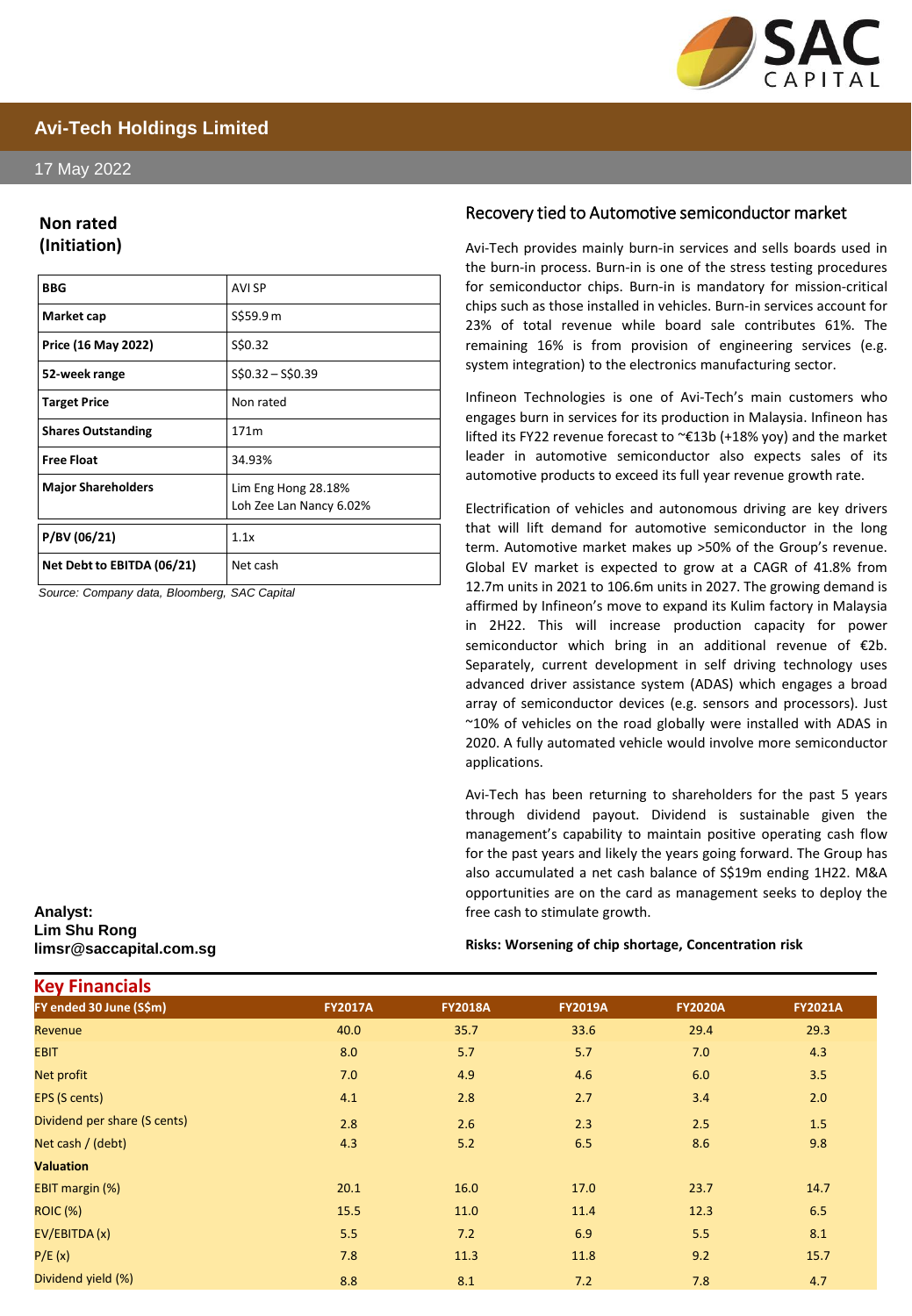

## **Background**

Avi-Tech is a solution provider involves in the burn-in process of semiconductor chips. Burn-in is a process where semiconductor components are stress tested (thermal and/or electrical stresses) to detect any early failures. The Group provides burn-in services as well as manufactures boards that are used in the burn-in process for external sales.. The Group also offers engineering services including contract manufacturing and system integration projects for electronics manufacturing. One of the end user market is smartphone. All of its services are carried out in its facility in Singapore.



Components needed for board and contract manufacturing are sourced from suppliers appointed by its customers. Main costs for burn-in services are electricity costs and manpower costs. Burn-in services have higher margin as compared to the other 2 operating segments. Burn-in also does not require huge CAPEX expenditure as equipment used in the process are largely unchanged throughout the years. CAPEX is allocated for maintenance and software upgrades instead.



*Source: Company data*

4 major customers account for 66% of its FY21 revenue (74% in FY20), thus, presenting a significant concentration risk. Avi-Tech has recently onboarded a new Chinese MNC client for sales of burn in boards. Ramp up in volume in the coming years would help the Group to diversify its revenue sources.

Avi-tech derives >50% of its revenue from the automotive industry. One of its main customers is Infineon Technologies. Avi-tech provides burn-in services for Infineon's automotive chips produced in manufacturing plants in Malaysia. Burn in services are mandatory for automotive chips as they are mission-critical. Customers require the vendors to be located near their chip production facilities as well due to the short delivery cycle time of 4-6 hours.

Long supplier qualification process of 6-9 months serves as a barrier of entry. High switching costs discourage customers from changing their vendors. As such, this helps existing vendors to create a sticky relationship with their customers. However this would also mean that it would be difficult for Avi-Tech to get orders from other automotive chip producers who have their own suppliers..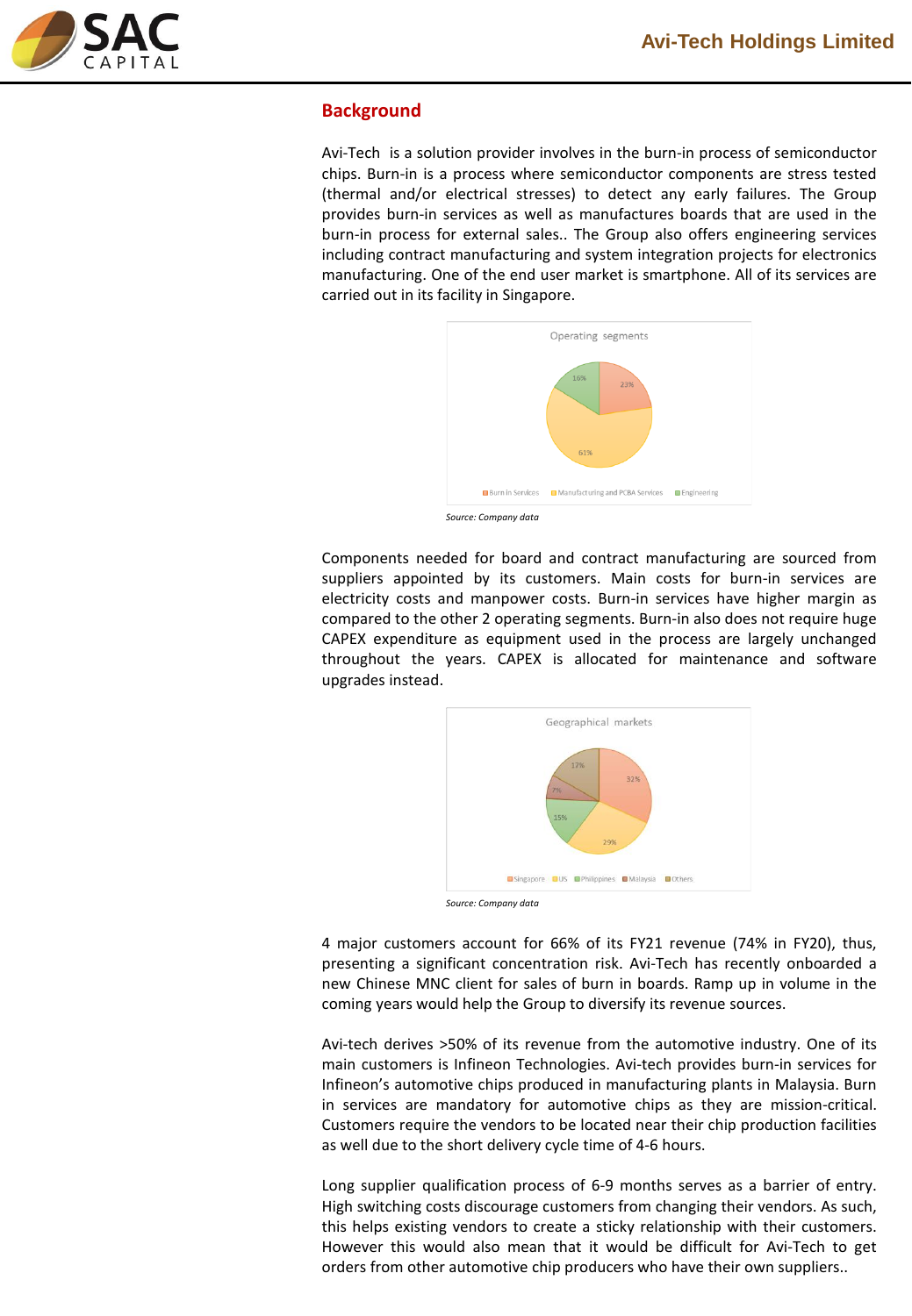

## **Investment Highlights**

#### **Chip shortages improving**

Surge in demand for higher-margin semiconductors used in electronic devices during the pandemic has shifted away production capacity for automotive semiconductors. This has led to lower burn in services provided given the smaller production volume. Infineon, being the market leader in automotive semiconductors, has lifted its FY22 forecasts with topline estimated to reach ~€13b. Automotive market makes up 44% of its FY21 revenue. This translated to a yoy growth rate of 18%. Infineon expects its automotive segment to grow at a higher rate than its overall revenue.



*Source: Infineon Technologies AG quarterly updates*

#### **Bright long term industry outlook**

Electrification of vehicles and autonomous driving are key significant trends that are driving the demand for automotive semiconductors. Global EV market is expected to grow at a CAGR of 41.8% from 12.7m units in 2021 to 106.6m units in 2027. An EV requires approximately double the number of chips (possibly even more) in an internal combustion engine vehicle. For instance, EV requires power semiconductors to convert and control current and voltages to run the motor.

Infineon is adding a 3<sup>rd</sup> module to its Kulim factory in Malaysia for the production of SiC and GaN power chips which is expected to contribute an additional €2b revenue. This expansion plan affirms the growing demand for power semiconductors. Construction begins in June 2022 and is slated to be completed and furnished with equipment by 3Q 2024.

Self driving technology is also transforming vehicles on the road. Current advancement in the technology allows partial automation by equipping vehicles with advanced driver assistance systems (ADAS) which enable vehicles to steer, accelerate and decelerate on its own. ADAS engages a broad array of sensors (e.g. camera, lidar, ultrasonic etc), processors, electronic control units, microcontroller units to perform its functions. As of 2020, just ~10% of vehicles on the road globally were installed with ADAS.

As vehicles become fully autonomous (i.e. no longer require a driver behind the wheel), the number of chips installed in an AV is expected to grow accordingly as well. The chips are likely to become more complex and more so critical to be failure-free.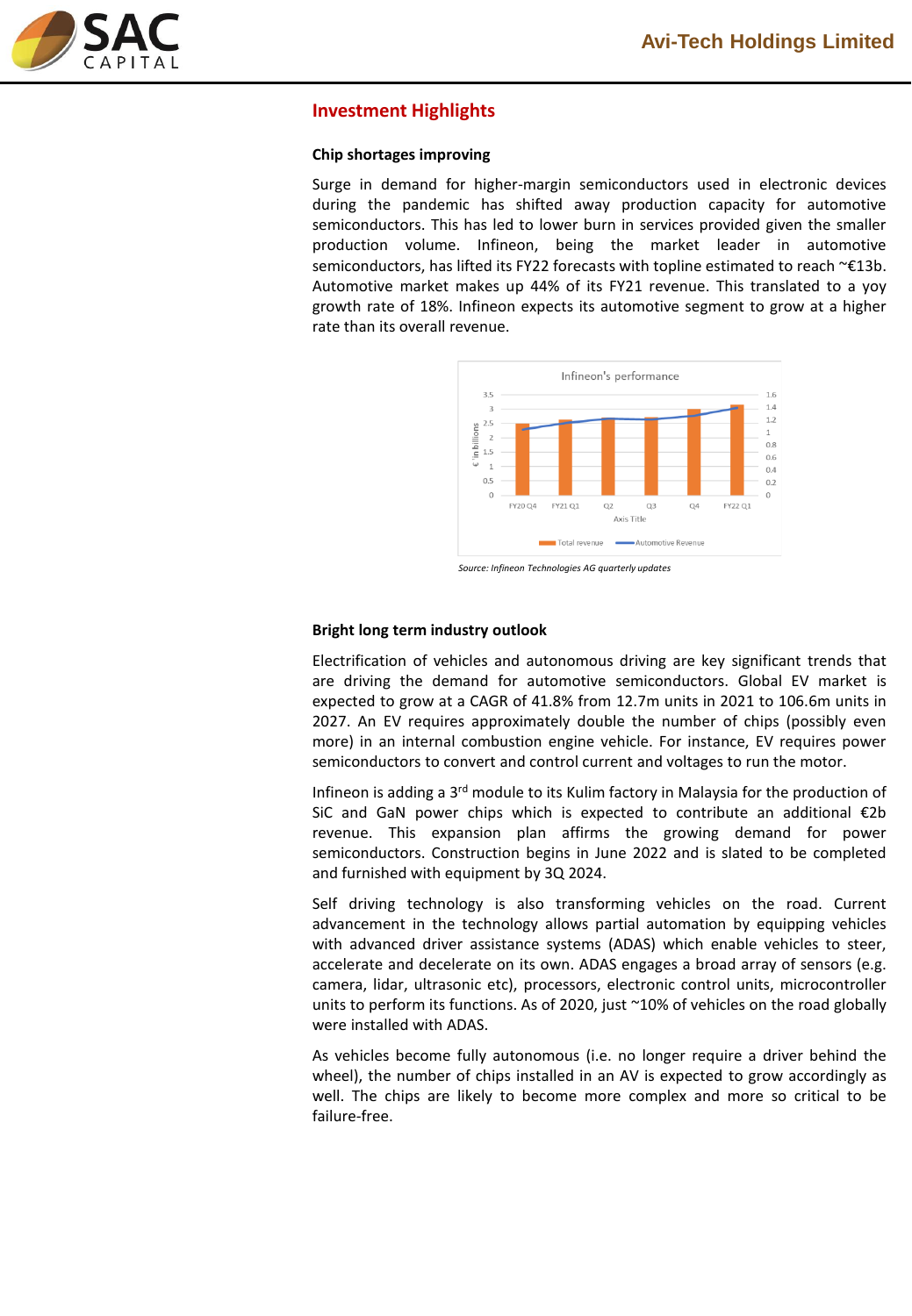

## **Investment Highlights**

#### **Consistent dividend payout**

Avi-tech has been paying dividends to its shareholders for the past 5 years. FY21 dividend of 1.5c/share translates to a yield of 4%. Payouts have consistently exceeded its dividend policy of 30% of its consolidated earnings and are wellsustained by its cash generative operations. The Group has accumulated a net cash balance of S\$19m as of 31 Dec 21, representing 33% of market cap. M&A opportunities are on the card given the healthy amount of free cash. Management is actively looking for targets that complements its business.

## **Financial Performance**

1H22 revenue grew 23% yoy, attributed to uptick in burn-in board sales (+12%) and more engineering services provided (+142%) from robust semiconductor demand for electronics. Gross margin rose 3ppt to 28% on lower unit cost on higher board volume production. Revenue generated from burn in services was flattish. We expects 2H topline and margin to be better as automotive chip production steps up and sees more demand for burn-in boards and burn-in services. Burn in service is of higher margin. Avi-Tech currently holds sufficient inventories for manufacturing. Any increase in raw materials cost can generally be passed down to customers as the suppliers are appointed by them.





**ROE % ROIC % EV/EBITDA (x)EBIT/EV % PER (x) PBR (x)**

*Source: Company data Source: Company data*

Russia and Ukraine conflict has led to higher global oil and gas prices which in turns drove up local cost of electricity. This has a direct impact on Avi-Tech as one of the main costs of burn in services comes from electricity usage. Current electricity costs form ~2% of its total cost of sales. As such, we do not think it will significantly impact the Group's margin even with more burn in services being engaged. The Group also engages in short term hedging to manage the volatility of electricity prices.

| <b>Name</b>                     | YE            |      |      |      |                 | Mkt Cap Revenue EBITDA EBIT Net profit $\frac{EBIT}{\alpha}$ Mkt Cap Revenue EBITDA EBIT Net profit $\frac{EBIT}{\alpha}$ Met margin |      |     |     | ROE % ROIC % EV/EBITDA (x) EBIT/EV % PER (x) PBI |     |      |     |
|---------------------------------|---------------|------|------|------|-----------------|--------------------------------------------------------------------------------------------------------------------------------------|------|-----|-----|--------------------------------------------------|-----|------|-----|
| Avi-Tech<br>Holdings<br>Limited | 30<br>June    | 61.3 | 29.3 | 5.6  | $4.3\qquad 3.5$ | 14.7                                                                                                                                 | 11.9 | 6.8 | 7.5 | 8.2                                              | 9.5 | 17.6 | 1.2 |
| KESM<br><b>Industries</b>       | 31 July 117.7 |      | 79.4 | 22.3 | $3.8$ 2.3       | 4.8                                                                                                                                  | 3.0  | 2.0 | 2.8 | 2.4                                              | 7.2 | 50.1 | 1.0 |

#### **Comparables**

*Source: Companies' data Exch rate (RM to SGD): 0.32*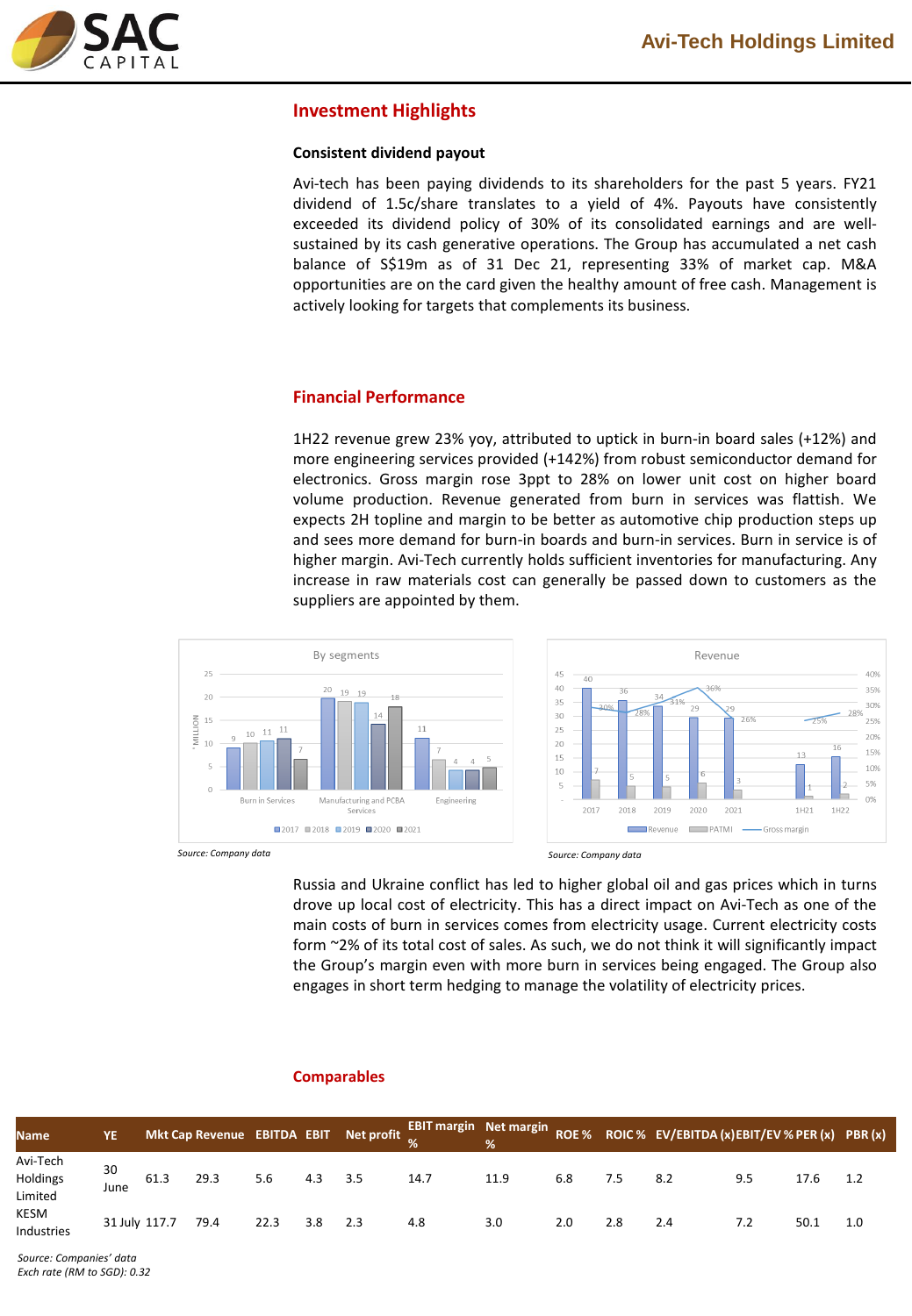

# **Income statement Ratios**

|                                                    |                |                | YE 30 June     |                |                |
|----------------------------------------------------|----------------|----------------|----------------|----------------|----------------|
| S\$'m                                              | <b>FY2017A</b> | <b>FY2018A</b> | <b>FY2019A</b> | <b>FY2020A</b> | <b>FY2021A</b> |
| Revenue                                            | 40.0           | 35.7           | 33.6           | 29.4           | 29.3           |
| Cost of sales                                      | $-28.2$        | $-25.8$        | $-23.1$        | $-18.9$        | $-21.8$        |
| Gross profit<br>Other                              | 11.8           | 9.9            | 10.5           | 10.5           | 7.5            |
| income<br>Impairment<br>loss on other<br>financial | 1.3            | 0.9            | 0.9            | 1.7            | 1.4            |
| asset                                              | 0.0            | 0.0            | $-0.4$         | $-0.1$         | 0.0            |
| <b>Distribution</b><br>expenses                    | $-0.1$         | $-0.1$         | $-0.1$         | $-0.1$         | $-0.1$         |
| Administrativ                                      |                |                |                |                |                |
| e expenses                                         | $-5.0$         | $-5.1$         | $-5.3$         | $-5.0$         | $-4.6$         |
| <b>EBIT</b><br>Interest                            | 8.0            | 5.7            | 5.7            | 7.0            | 4.3            |
| expense<br>Shares of<br>profits from               | 0.0            | 0.0            | 0.0            | 0.0            | 0.0            |
| associates                                         | 0.0            | 0.0            | 0.0            | 0.0            | $-0.1$         |
| <b>PBT</b>                                         | 8.0            | 5.7            | 5.7            | 6.9            | 4.2            |
| Tax expense<br>Profit/(loss)                       | $-1.0$         | $-0.8$         | $-1.1$         | $-1.0$         | $-0.7$         |
| for the year                                       | 7.0            | 4.9            | 4.6            | 6.0            | 3.5            |

# **Balance Sheet**

|                                                 |                |                | YE 30 June     |                |                |
|-------------------------------------------------|----------------|----------------|----------------|----------------|----------------|
| S\$'m                                           | <b>FY2017A</b> | <b>FY2018A</b> | <b>FY2019A</b> | <b>FY2020A</b> | <b>FY2021A</b> |
| Intangible<br>assets                            | 0.0            | 0.0            | 0.0            | 0.3            | 0.0            |
| Investment in<br>associate                      | 0.0            | 0.0            | 0.0            | 0.5            | 0.4            |
| PPE                                             | 13.5           | 12.7           | 12.1           | 11.5           | 11.1           |
| ROU assets<br>Total non-                        | 0.0            | 0.0            | 0.0            | 1.5            | 1.2            |
| current assets                                  | 21.5           | 13.2           | 12.1           | 13.7           | 12.7           |
| Inventories<br>Trade                            | 3.9            | 3.4            | 3.0            | 2.0            | 3.0            |
| receivables                                     | 8.9            | 5.0            | 6.6            | 4.6            | 7.9            |
| <b>Fixed deposits</b><br>Other<br>receivables/  | 18.8           | 26.0           | 27.4           | 29.6           | 26.0           |
| prepayments<br>Cash and bank                    | 0.3            | 0.4            | 0.4            | 0.6            | 0.1            |
| balance                                         | 4.7            | 5.2            | 6.5            | 8.6            | 9.8            |
| Others                                          | 0.3            | 1.5            | 0.6            | 0.0            | 0.0            |
| <b>Total current</b>                            |                |                |                |                |                |
| assets                                          | 36.9           | 41.4           | 44.6           | 45.5           | 46.8           |
| <b>Total assets</b>                             | 58.4           | 54.6           | 56.6           | 59.2           | 59.5           |
| Deferred tax<br>liabilities                     | 1.1            | 0.9            | 0.9            | 0.9            | 1.1            |
| Finance lease                                   |                |                |                |                |                |
| payables<br>Total non-                          | 0.1            | 0.1            | 0.0            | 1.3            | 1.0            |
| current                                         |                |                |                |                |                |
| liabilities<br>Finance lease                    | 1.2            | 1.0            | 1.0            | 2.2            | 2.1            |
| payables                                        | 0.1            | 0.0            | 0.0            | 0.3            | 0.2            |
| Trade payables                                  | 4.9            | 1.9            | 2.9            | 1.7            | 3.7            |
| Other payables<br>Income tax                    | 2.3            | 2.1            | 2.0            | 2.5            | 1.5            |
| payable<br>Bank                                 | 0.6            | 1.1            | 1.1            | 1.3            | 0.7            |
| borrowings<br><b>Total current</b>              | 0.4            | 0.0            | 0.0            | 0.0            | 0.0            |
| liabilities                                     | 8.3            | 5.1            | 6.1            | 5.8            | 6.1            |
| <b>Total liabilities</b>                        | 9.5            | 6.1            | 7.1            | 7.9            | 8.3            |
| Share capital                                   | 31.7           | 31.7           | 31.7           | 31.7           | 31.7           |
| <b>Treasury shares</b><br>Retained              | -1.0           | $-1.0$         | $-1.0$         | $-1.0$         | $-1.0$         |
| earnings                                        | 18.2           | 17.7           | 18.8           | 20.5           | 20.5           |
| NCI                                             | 0.0            | 0.0            | 0.0            | 0.0            | 0.0            |
| <b>Total equity</b><br><b>Total liabilities</b> | 48.9           | 48.5           | 49.5           | 51.2           | 51.3           |
| and equity                                      | 58.4           | 54.6           | 56.6           | 59.2           | 59.5           |

# **Avi-Tech Holdings Limited**

|                                          | YE 30 June     |                |                |                |                |  |  |  |
|------------------------------------------|----------------|----------------|----------------|----------------|----------------|--|--|--|
|                                          | <b>FY2017A</b> | <b>FY2018A</b> | <b>FY2019A</b> | <b>FY2020A</b> | <b>FY2021A</b> |  |  |  |
| Profitability (%)<br>Gross profit/(loss) |                |                |                |                |                |  |  |  |
| margin<br>Profit/(loss) before           | 30%            | 28%            | 31%            | 36%            | 26%            |  |  |  |
| tax margin                               | 20%            | 16%            | 17%            | 24%            | 14%            |  |  |  |
| Liquidity (x)                            |                |                |                |                |                |  |  |  |
| Current ratio                            | 4.4            | 8.2            | 7.3            | 7.9            | 7.7            |  |  |  |
| Quick ratio<br>Interest coverage         | 4.0            | 7.5            | 6.8            | 7.6            | 7.2            |  |  |  |
| ratio<br>Net Debt to Equity              | 502.3          | 814.7          | 1144.2         | 183.8          | 126.9          |  |  |  |
| $(\%)$                                   | Net cash       | Net cash       | Net cash       | Net cash       | Net cash       |  |  |  |
| Valuation (x)                            |                |                |                |                |                |  |  |  |
| P/E                                      | 7.8            | 11.3           | 11.8           | 9.2            | 15.7           |  |  |  |
| P/B                                      | 1.1            | 1.1            | 1.1            | 1.1            | 1.1            |  |  |  |
| EV/EBITDA                                | 5.5            | 7.2            | 6.9            | 5.5            | 8.1            |  |  |  |
| <b>Cash Conversion</b>                   |                |                |                |                |                |  |  |  |
| Cycle                                    |                |                |                |                |                |  |  |  |
| Trade receivable                         |                |                |                |                |                |  |  |  |
| days                                     | 81             | 71             | 63             | 70             | 78             |  |  |  |
| Inventory days                           | 50             | 51             | 51             | 49             | 41             |  |  |  |
| Trade payable days                       | 64             | 48             | 38             | 44             | 45             |  |  |  |
| CCC days                                 | 68             | 74             | 75             | 74             | 74             |  |  |  |

# **Cash Flow Statement**

|                                      |                                         |        | YE 30 June |        |        |
|--------------------------------------|-----------------------------------------|--------|------------|--------|--------|
| S\$'m                                | FY2017A FY2018A FY2019A FY2020A FY2021A |        |            |        |        |
| Cash flows from operating activities |                                         |        |            |        |        |
| Profit before income tax             | 8.0                                     | 5.7    | 5.7        | 6.9    | 4.2    |
| Depreciation of PPE &                |                                         |        |            |        |        |
| ROU assets                           | 1.1                                     | 1.2    | 1.3        | 1.4    | 1.3    |
| Interest expense                     | 0.0                                     | 0.0    | 0.0        | 0.0    | 0.0    |
| Interest income                      | $-0.5$                                  | $-0.5$ | $-0.5$     | $-0.6$ | $-0.2$ |
| <b>Others</b>                        | $-0.1$                                  | 0.4    | 0.7        | 0.3    | 0.3    |
| Operating cash flow                  |                                         |        |            |        |        |
| before WC changes                    | 8.6                                     | 6.8    | 7.2        | 8.1    | 5.6    |
| Changes in working capital           |                                         |        |            |        |        |
| Inventories                          | $-0.8$                                  | 0.1    | 0.1        | 0.8    | $-1.2$ |
| Trade receivables                    | $-1.7$                                  | 3.9    | $-1.6$     | 2.0    | $-3.3$ |
| Other receivables and                |                                         |        |            |        |        |
| prepayments                          | 0.1                                     | 0.0    | $-0.1$     | $-0.2$ | 0.4    |
| Trade payables                       | 2.3                                     | $-3.0$ | 1.0        | $-1.3$ | 2.1    |
| Other payables                       | 0.0                                     | $-0.3$ | $-0.1$     | 0.5    | $-1.0$ |
| Interest received                    | 0.5                                     | 0.5    | 0.5        | 0.6    | 0.2    |
| Interest paid                        | 0.0                                     | 0.0    | 0.0        | 0.0    | 0.0    |
| Income taxes paid                    | $-0.7$                                  | $-0.5$ | $-1.0$     | $-0.8$ | $-1.2$ |
| Net cash generated                   |                                         |        |            |        |        |
| from operating                       |                                         |        |            |        |        |
| activities                           | 8.2                                     | 7.5    | 6.1        | 9.7    | 1.6    |
| Cash flows from investing activities |                                         |        |            |        |        |
| Purchase of PPE                      | $-1.7$                                  |        |            |        | $-0.4$ |
|                                      |                                         | $-0.4$ | $-0.8$     | $-0.6$ |        |
| Purchase of intangible               |                                         |        |            |        |        |
| asset                                | 0.0                                     | 0.0    | 0.0        | $-0.3$ | 0.0    |
| <b>Others</b>                        | $-1.4$                                  | 2.3    | $-3.0$     | $-3.6$ | 7.6    |
| Net cash used in                     |                                         |        |            |        |        |
| investing activities                 | $-3.1$                                  | 1.9    | $-3.8$     | $-4.4$ | 7.3    |
| <b>Free Cash Flow</b>                | 5.1                                     | 9.4    | 2.3        | 5.3    | 8.9    |
| Cash flows from financing activities |                                         |        |            |        |        |
| Proceeds from bank                   |                                         |        |            |        |        |
| borrowings                           | 0.0                                     | 0.0    | 0.0        | 0.0    | 0.0    |
| Dividends paid to SH                 | $-3.4$                                  | -5.3   | $-3.6$     | $-4.3$ | $-3.4$ |
| <b>Others</b>                        | $-0.7$                                  | $-0.4$ | 0.0        | $-0.3$ | $-0.3$ |
| Net cash generated                   |                                         |        |            |        |        |
| from financing                       |                                         |        |            |        |        |
| activities                           | $-4.1$                                  | $-5.7$ | $-3.6$     | $-4.5$ | $-3.7$ |
| Net (decrease)/increase              |                                         |        |            |        |        |
| in cash/equivalents                  | 1.0                                     | 3.7    | $-1.3$     | 0.8    | 5.2    |
|                                      |                                         |        |            |        |        |
| Cash/equivalents at                  |                                         |        |            |        |        |
| beginning of financial               |                                         |        |            |        |        |
| vear                                 | 6.5                                     | 7.5    | 11.2       | 9.8    | 10.6   |
| Effects of foreign                   |                                         |        |            |        |        |
| exchange rate changes                | 0.0                                     | 0.0    | 0.0        | 0.0    | 0.0    |
|                                      |                                         |        |            |        |        |
| Cash/equivalents at end              |                                         |        |            |        |        |
| of financial year                    | 7.5                                     | 11.2   | 9.8        | 10.6   | 15.8   |
|                                      |                                         |        |            |        | 5      |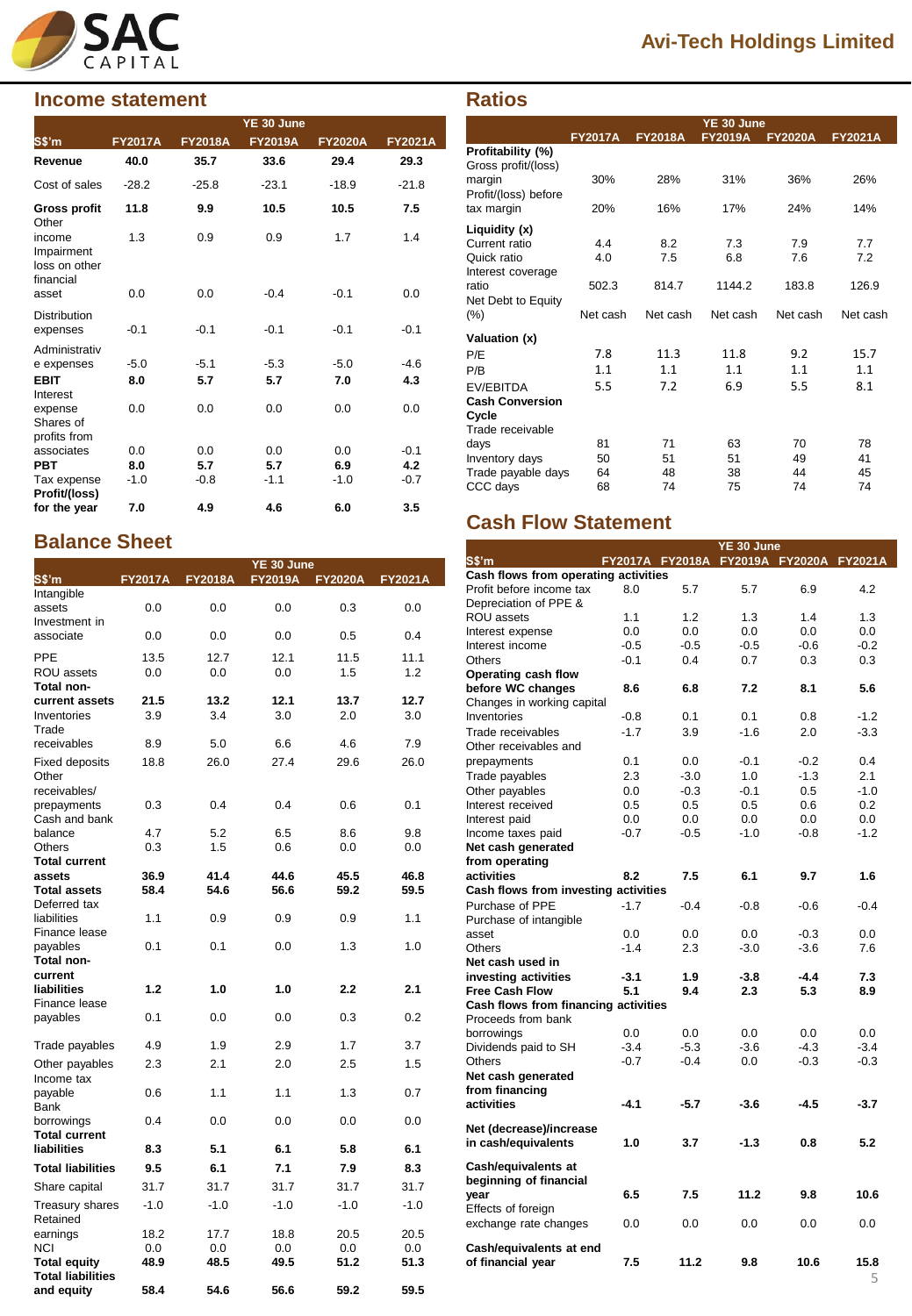

#### **DISCLAIMERS AND DISCLOSURES**

This report has been prepared and distributed by SAC Capital Private Limited ("**SAC Capital**") which is a holder of a capital markets services licence and an exempt financial adviser in Singapore.

This report has been prepared for the purpose of general circulation, we have not had regard to the specific investment objectives, financial situation, tax position or unique needs and constraints of any individual person or any specific group of persons and does not purport to be comprehensive or contain all necessary information which a prospective investor may require in arriving at an investment decision. Any prospective purchaser should make his own investigation of the securities and all information provided. Advice should be sought from a financial adviser regarding suitability, taking into account the specific investment objectives, financial situation or particular needs of the person in receipt of the recommendation, before a commitment to purchase is entered into.

This report does not constitute or form part of any offer or solicitation of any offer to buy or sell any securities. This report is confidential and the information in this report shall not be copied or reproduced in part or in whole, and save for the recipient of this report, shall not be disclosed to any other person without the prior written consent of SAC Capital. The distribution of this report outside the jurisdiction of Singapore is also strictly prohibited.

Whereas SAC Capital has not independently verified all the information set out in this report, all reasonable care and effort has been taken to ensure that the facts stated herein are accurate, this report might contain certain forward looking statements and forward looking financial information which are based on certain assumptions and involve known and unknown risks, uncertainties and other factors which may cause the actual results or performance of the subject company to be materially different from those expressed herein. Predictions, projections or forecasts of the economy or market trends are not indicative of the future performance of the subject company. The inclusion of such statements and information should not be regarded as a representation, warranty or prediction with respect to the accuracy of the underlying assumptions of the subject company or that the forecast results will or are likely to be achieved.

Our opinion and facts set out in this report are based on the market, economic, industry and other applicable conditions prevailing as at the date of the preparation of this report. Such conditions may change significantly over a relatively short period of time and we assume no responsibility to update, revise or reaffirm our opinion in light of any development subsequent to the publication of this report, that may or may not have affected our opinion contained herein.

This report contains forward-looking statement which are based on assumptions or forecasts and are subject to uncertainties which may result in the actual result or performance to be materially different from the opinion or facts set out herein. Caution should be exercised in placing undue reliance on such statements. such assumptions or forecasts may change over a relatively short period of time and we assume no responsibility to update, revise or reaffirm our opinion in light of any development subsequent to the publication of this report.

No representation or warranty, expressed or implied, is made and no responsibility is accepted by the company, SAC Capital, or any of their affiliates, advisers or representatives as to the fairness, accuracy, completeness or adequacy of such information or facts, in this report or any other written or oral information made available to any interested party or its advisers and any liability therefore is hereby expressly disclaimed.

SAC Capital and its associates, directors, and/or employees may have positions in the securities covered in the report and may also perform or seek to perform other corporate finance and/or capital markets related services for the company whose securities are covered in the report. SAC Capital and its related companies may from time to time perform advisory services or solicit such advisory services from the entity mentioned in this report ("**Other Services**"). This report is therefore classified as a non-independent report. However, the research professionals involved in the preparation of this report are independent of those possible or actual business relationships as they have not and will not participate in the solicitation or provision of such business.

As at the date of this report, SAC Capital does not have proprietary positions or interests in the subject company, except for:

| <b>Party</b> | <b>Quantum of position</b> |
|--------------|----------------------------|
| Nil          | Nil                        |

As at the date of this report, SAC Capital, has had business relations with the subject company within the past 12 months, as disclosed hereunder:

| <b>Nature of Business Relation</b> | <b>Date of Business Relation</b> |  |  |
|------------------------------------|----------------------------------|--|--|
| Nil                                | Nil                              |  |  |